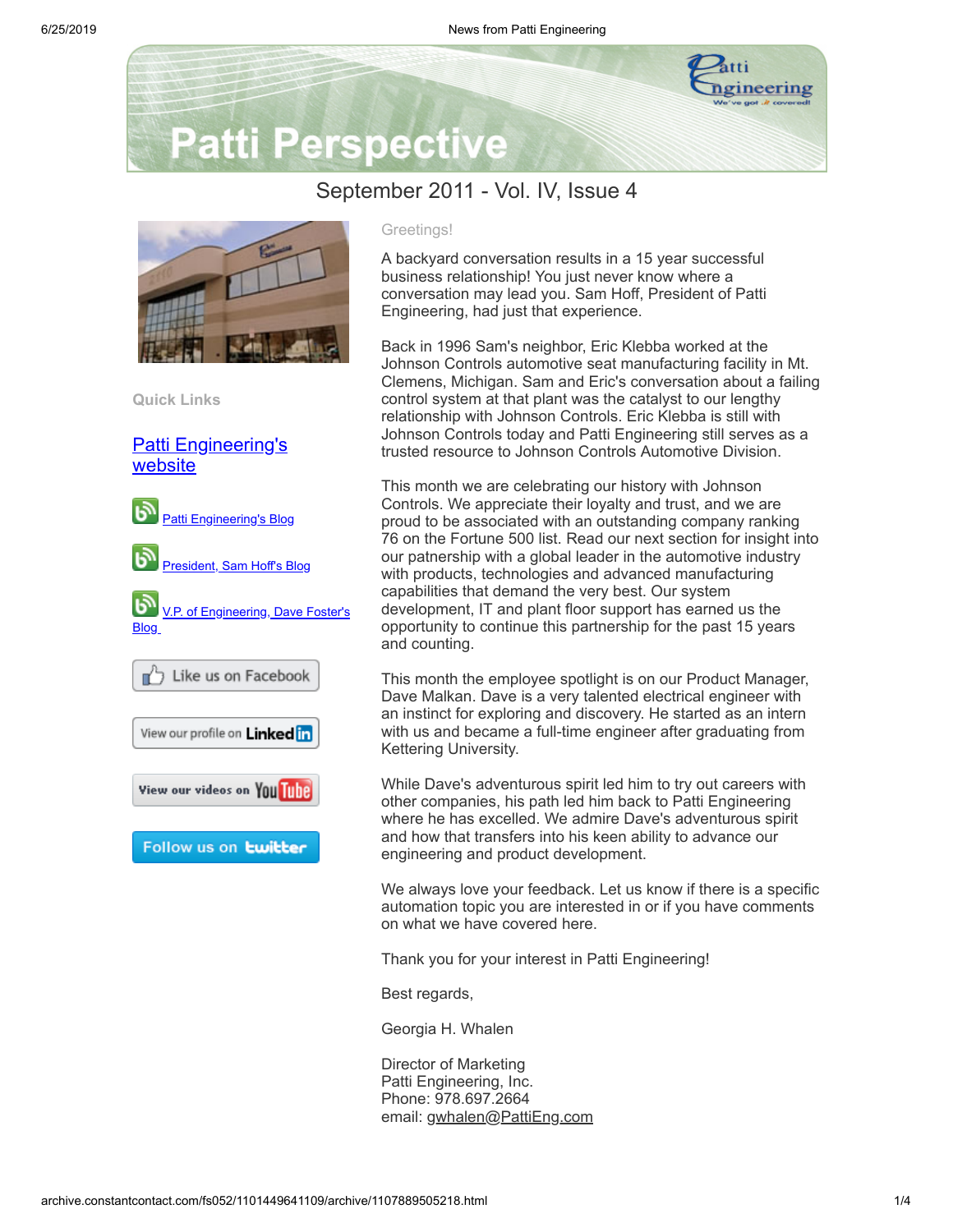**Backyard Barbeque Foundation of Patti Engineering 15 year Partnership with World Class Client, Johnson Controls, Inc.**



Patti Engineering is celebrating our 15 year partnership with Johnson Controls, Inc. (JCI). "It has been our pleasure to serve Johnson Controls over the past fifteen years. We appreciate the confidence, loyalty and trust JCI has placed with Patti Engineering through the years," said Sam Hoff, President of Patti Engineering. "We are proud to be associated with a global leader in the automotive industry with products, technologies and advanced manufacturing capabilities that demand the very best. "

It is hard to believe that Patti Engineering's successful business partnership with JCI began 15 years ago with just a casual backyard conversation. One never knows where such a conversation may lead. Sam Hoff had just that experience back in 1996 when Sam's neighbor, Eric Klebba worked at the Johnson Controls automotive seat manufacturing facility in Mt. Clemens, Michigan. Sam and Eric's conversation about a failing control system at that plant was the catalyst to Patti Engineering's lengthy relationship with Johnson Controls. Eric Klebba is still with Johnson Controls today and Patti Engineering still serves as a trusted partner and resource to Johnson Controls Automotive Division.

Johnson Controls is a leading supplier of automotive interior systems and electronics. Patti Engineering collaborates with JCI on system architecture and data structure requirements for manufacturing execution system (MES) applications operating in the space between the front office information technology (IT) and plant floor operations. According to Sam Hoff, "JCI is one organization that has figured out that the war between operations and IT is over and that both organizations need to work together to increase overall efficiency."



Patti Engineering has been instrumental in development of manufacturing and production Intelligence "Excellence Standards" for JCI's automotive division. Many of the MES applications developed and supported by Patti Engineering include MIRA (Manufacturing Intelligence Reporting Application), an Iconics based application, JCI's custom Integrated Production Control (IPC) system, and the lot traceability application required for tracking and maintaining critical build data such as serial numbers of airbags, pretensioners, and occupancy detection devices.

"Lot Traceability" is critical to the improvement of manufacturing productivity, efficiency and quality assurance. The Lot Trace application was initially developed in 2000 and has been continually improved over the last decade with collaboration from all the JCI manufacturing facilities across North America. In addition to application development and implementation, Patti Engineering provides 24/7/365 support to JCI manufacturing facilities across North America.

Patti Engineering Phone: 1-800-852-0994 (US Only) (248) 364-3200

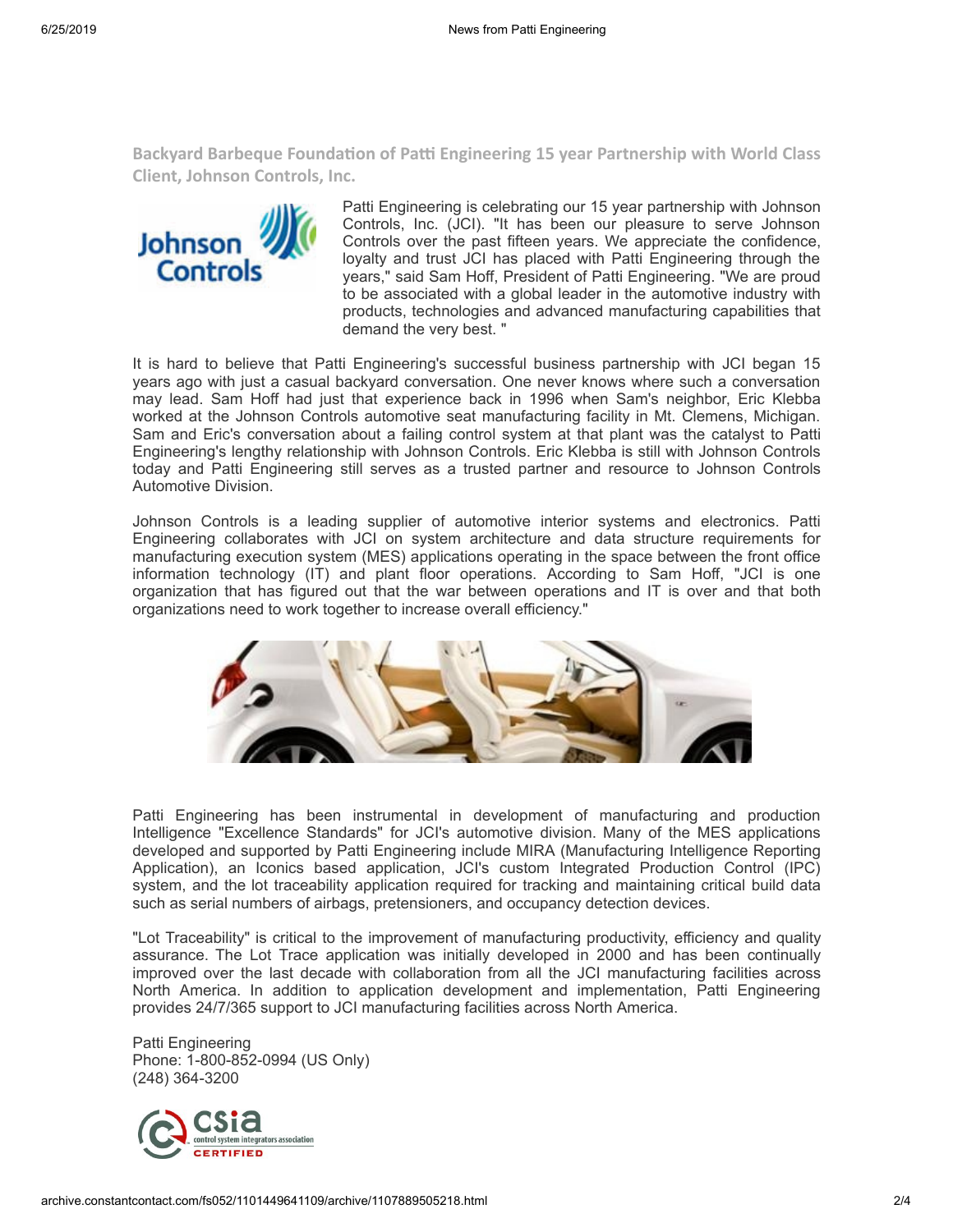

Dave Malkan

Whether canyoneering or mountain biking in Moab, or hang gliding in Rio, or simply enjoying the open air on his motorcycle, Patti Engineering's Product Manager, Dave Malkan, has a passion for exploring! Dave loves to travel to new places and enjoys the activities that take him there. He even enjoys dancing....salsa, break, and swing! Fortunately for Patti Engineering, that passion for adventure and exploration has translated into a great aptitude for product development.

As with many of our valued clients like Johnson Controls, Patti Engineering has a long history with Dave. Just a young engineering student in January of 1997, Dave started his career at Patti engineering as a co-op student while studying to be an electrical engineer at Kettering University. Upon graduating, Dave was welcomed to the Patti Engineering team as a full-time electrical engineer.



Hanging in Rio

Dave's adventurous spirit led him to explore other opportunities with other companies for several years. Yet, he returned home to Patti Engineering after meeting back up with the team at a wedding reception and discussing the new and exciting technologies we were developing. Dave's return to Patti Engineering brought opportunities and challenges that keep him inspired. Dave has excelled as our Product Manager responsible for design, implementation, and maintenance of embedded control systems for industrial process. In addition, Dave leads product development of biometric and controlled access systems for the secure storage and tracking of weapons, evidence, intellectual property (data), and pharmaceuticals for our sister company LEID Products [\(www.LEIDProducts.com](http://www.leidproducts.com/)).



Ready to Ride

Dave shared his perspective on being part of the Patti Engineering team:

"I'll have to say that the time here at Patti has been a whirlwind of intense change from intern, *to engineer, to product manager. I've seen a lot of growth and change here at Patti and am pleased to be part of a team that provides great engineering solutions to new and unique applications as well as unmatched customer support and satisfaction. Patti provides a working environment that is challenging, dynamic, and value-added (which is ultimately what I failed to find in my 2.5 yr hiatus from Patti). I look forward to continued challenges, opportunities, and success with both Patti Engineering and LEID Products."*





Canyoneering in Moab, UT

archive.constantcontact.com/fs052/1101449641109/archive/1107889505218.html 3/4